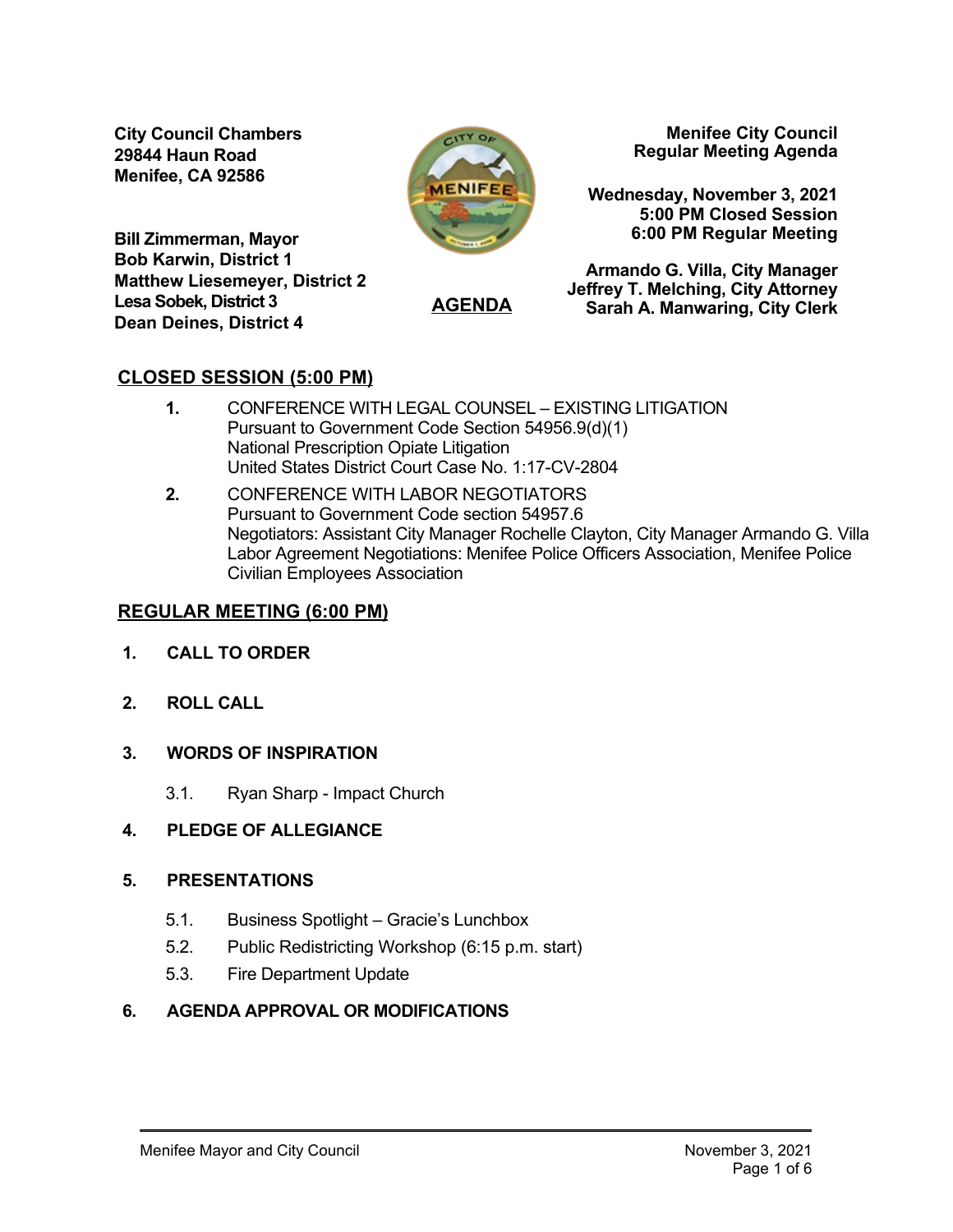### 7. **PUBLIC COMMENTS (NON-AGENDA ITEMS)**

*This is the time for members of the public to address the Council about items which are NOT listed on the* agenda. The Ralph M. Brown Act limits the Council's ability to respond to comments on non-agendized *matters at the time such comments are made. Each speaker will be limited to three minutes on any single item.* 

### **8. COUNCILMEMBER UPDATES AND COMMENTS**

#### **9. APPROVAL OF MINUTES**

9.1 October 20, 2021 Minutes

#### **10. CONSENT CALENDAR**

*All matters on the Consent Calendar are to be approved in one motion unless a Councilmember requests a separate action on a specific item on the Consent Calendar. If an item is removed from the Consent Calendar, it will be discussed individually and acted upon separately.*

10.1 Waiver of Reading

#### **RECOMMENDED ACTION**

- 1. Waive the reading in full of any and all Ordinances listed on this agenda and provide that they be read by title only.
- 10.2 Warrant Register

### **RECOMMENDED ACTION**

- 1. Ratify and approve the Voucher Lists dated 10/08/2021, the Payroll Register/Other EFT's dated 9/30/2021, 10/01/2021, 10/04/2021 and 10/08/2021, and the Void Check Listing PE 9/30/2021 which have a total budgetary impact of \$2,230,353.25.
- 10.3 Treasurer's Report, September 2021

#### **RECOMMENDED ACTION**

- 1. Approve the Treasurer's Report for September 2021.
- 10.4 American Ramp Company Agreement, Pump Track and Bike Trails

#### **RECOMMENDED ACTION**

- 1. Approve and authorize the City Manager to execute an agreement with American Ramp Company in an amount not-to-exceed \$1,097,110 to construct the Pump Track Bike Trails in the dedicated parcel located at Evans Road and Craig Avenue, Capital Improvement Project No. 17-01 (CS010); and
- 2. Approve four Budget Amendment Resolutions for expenditure appropriations in the amounts of \$150,000 from available fund balance from Fund 511 DIF-Parks: \$50,000 from available fund balance from Fund 512 DIF-Trails; \$350,000 from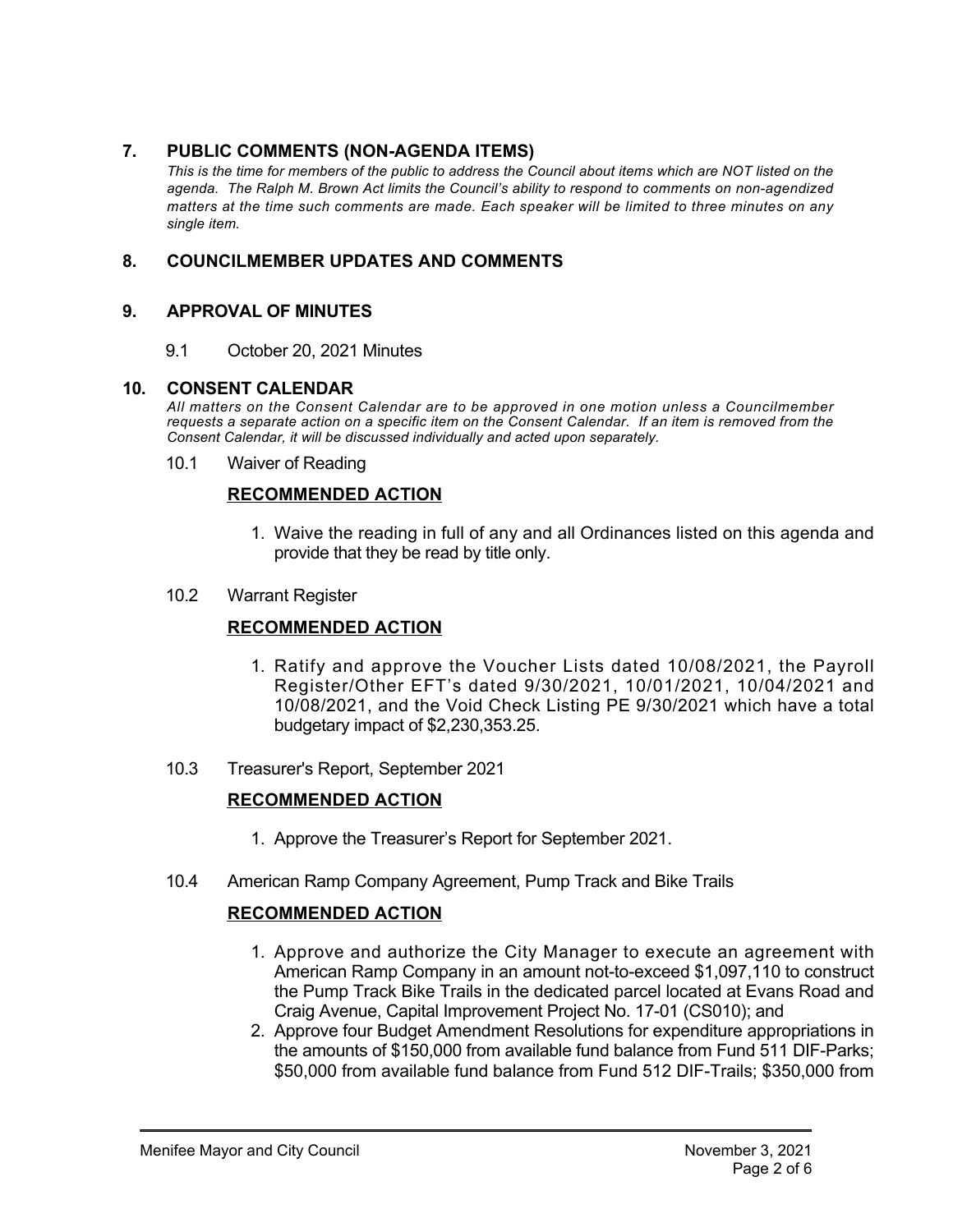available fund balance from Fund 522 DIF-Citywide Park Improvements and \$56,138 from available fund balance from Fund 620 Local Park (Quimby).

10.5 Vector Control Agreement

### **RECOMMENDED ACTION**

- 1. Approve and authorize the City Manager to execute a Memorandum of Understanding with the County of Riverside, Department of Environmental Health for vector control services in the amount of \$115,000 for a five-year agreement; and
- 2. Authorize the City Manager, or his designee, to execute all necessary documents.
- 10.6 Southstar Engineering & Consulting, Inc. Agreement for Construction Management of Holland Road / I-215 Overpass

#### **RECOMMENDED ACTION**

- 1. Award bid and authorize the City Manager to execute a Professional Services Agreement with Southstar Engineering & Consulting, Inc. for Construction Management Services for Holland / I-215 Overpass, Capital Improvement Project No. 13-03, in the amount not-to-exceed \$3,248,237.43.
- 10.7 On-Call Engineering and Inspection Services Agreement Amendments

### **RECOMMENDED ACTION**

- 1. Approve and authorize the City Manager to execute Amendment No.1 to Professional Services agreement with JLC Engineering and Consulting, Inc., for on-call engineering services; and
- 2. Approve and authorize the City Manager to execute Amendment No.1 to Professional Services agreement with CG Resource Management and Engineering, Inc. for stormwater management program services; and
- 3. Approve and authorize the City Manager to execute Amendment No.1 to Professional Services Agreement with Dudek for on-call contract inspection services.
- 10.8 Security Improvement Bond Reduction, Audie Murphy Ranch Parcel Map 32269 Phase II Backbone Improvements

#### **RECOMMENDED ACTION**

**RECOMMENDED ACTION**

- 1. Accept the Public Road/Drainage, Water System, and Sewer System Improvements for Audie Murphy Ranch Parcel Map (PM) 32269 Phase II Backbone Improvements, located along Newport Road and Audie Murphy Road; and
- 2. Approve the 90% bond reduction for Road/Drainage, Water System, and Sewer System Improvements in PM 32269.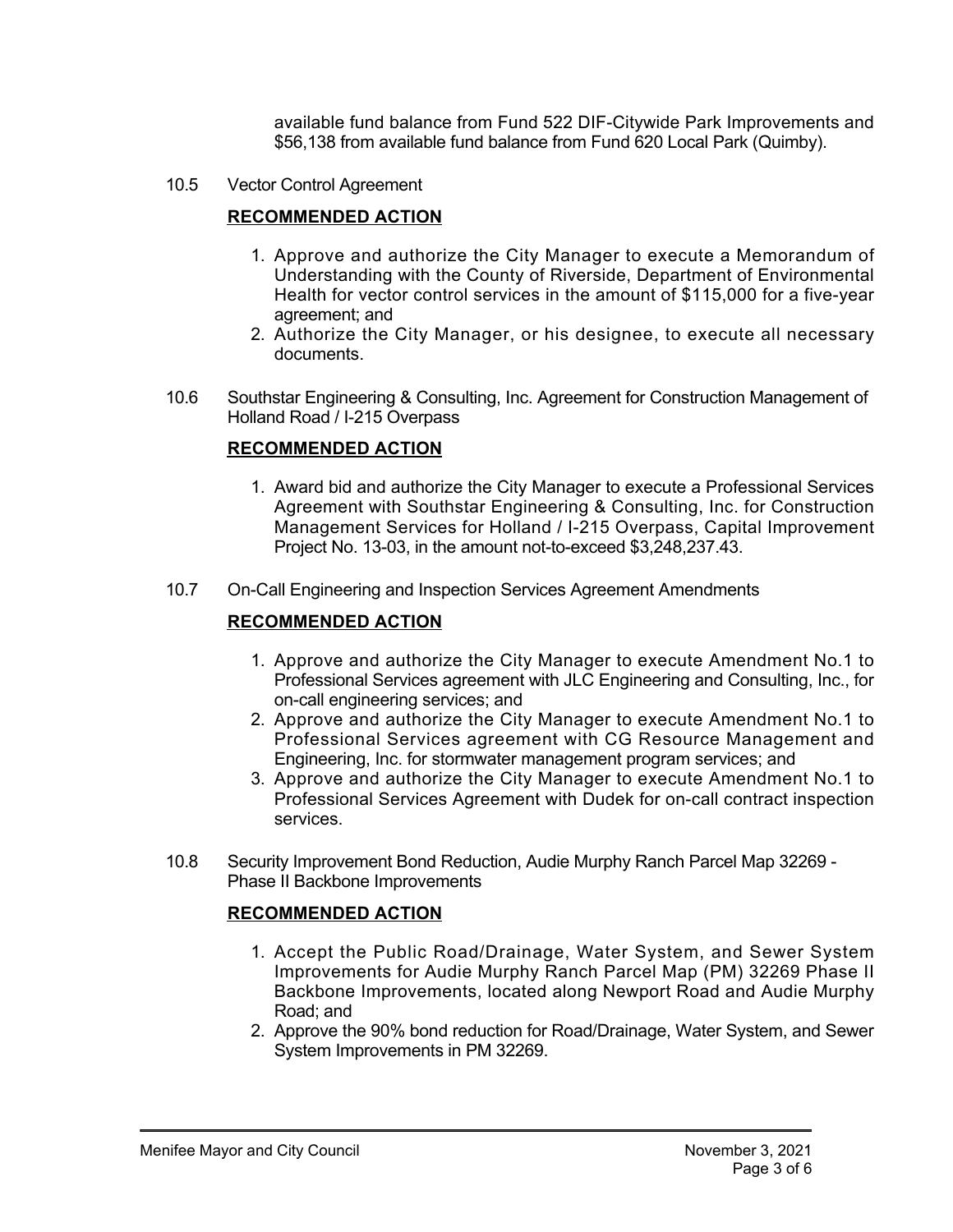10.9 Security Improvement Bond Reductions, Tract No. 287892 Pinehurst, LLC

### **RECOMMENDED ACTION**

- 1. Accept the security improvements for Streets and Drainage in Tract No. 28789 2 located south of Newport Road on the east side of Evans Road; and
- 2. Approve the 90% reduction of the original bonds for Streets and Drainage.

#### **11. PUBLIC HEARING ITEMS**

11.1 Annexation No. 6 to Community Facilities District No. 20171 (Maintenance Services) of Tentative Tract Map 37668, Sumac Ridge by Meritage Homes of California, Inc.

### **RECOMMENDED ACTION**

- 1. Annex territory located north of Scott Road at the intersection of Lindenberger Road into City of Menifee Community Facilities District No. 2017-1 (Maintenance Services) ("CFD No. 2017-1" or "CFD") by taking the following action:
	- Adopt a Resolution calling the election;
	- Hold a special landowner election and canvass the election;
	- Adopt a Resolution declaring results of special landowner election; and
- 2. Introduce an Ordinance amending the Ordinance No. 2017-231 and levying and apportioning the special tax in CFD No. 2017-1.
- 11.2 Formation of Community Facilities District No. 2021-2, Sumac Ridge

### **RECOMMENDED ACTION**

- 1. Adopt a Resolution calling an election and establishing Community Facilities District No. 2021-2 (Sumac Ridge) of the City of Menifee ("CFD No. 2021-2" or "CFD") located north of Scott Road at the intersection of Lindenberger Road; and
- 2. Adopt a Resolution determining the necessity to incur bonded indebtedness for CFD No. 2021-2 of the City of Menifee; and
- 3. Adopt a Resolution certifying election results for CFD No. 2021-2 of the City of Menifee; and
- 4. Introduce an Ordinance authorizing the levy of special taxes within CFD No. 2021-2 of the City of Menifee; and
- 5. Approve and authorize the City Manager to execute an Acquisition, Construction and Funding Agreement with Meritage Homes; and
- 6. Approve and authorize the City Manager or designee to execute a Joint Community Facilities Agreement with Eastern Municipal Water District; and
- 7. Approve and authorize the City Manager or designee to execute a Joint Community Facilities Agreement with Menifee Union School District.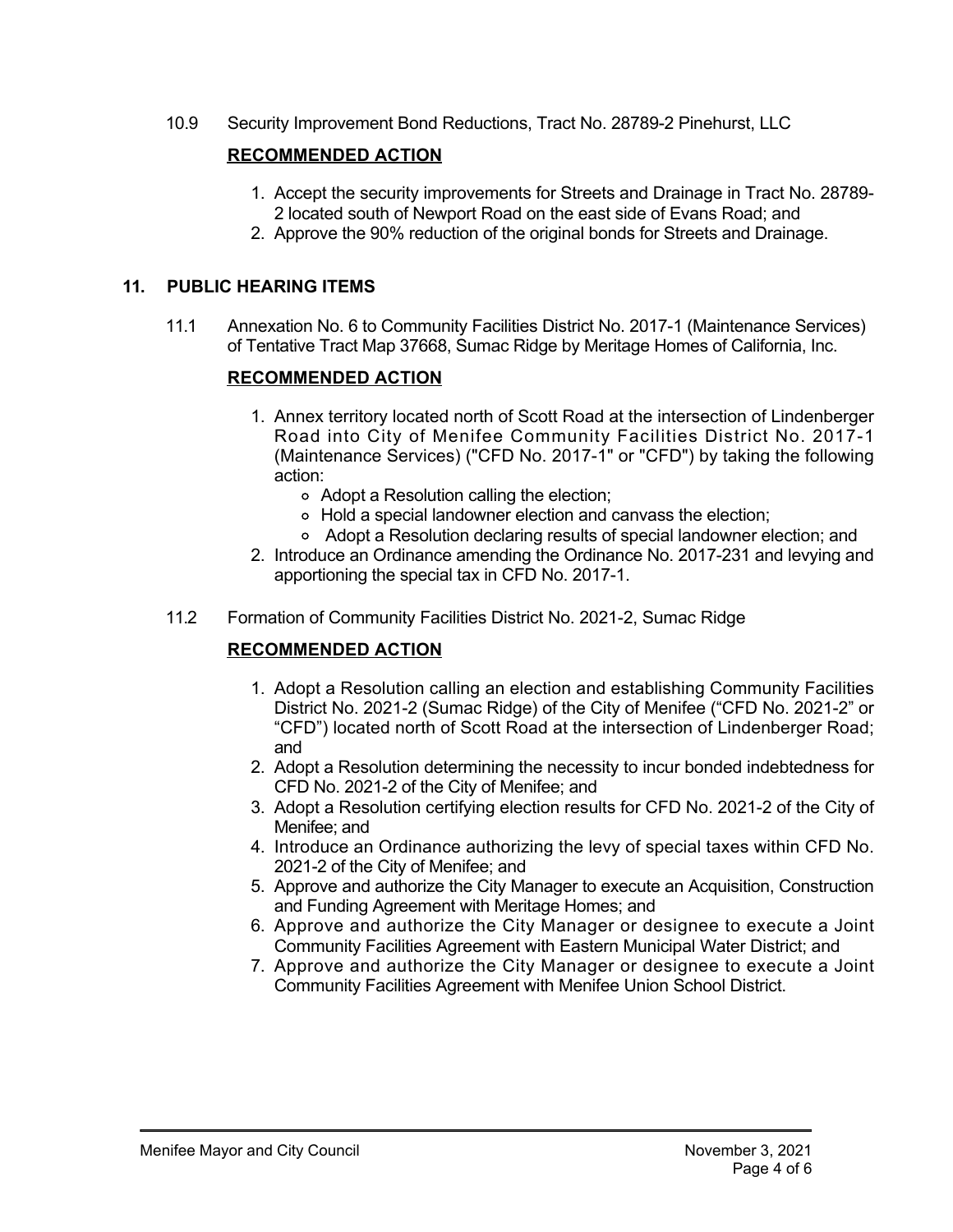### **12. DISCUSSION ITEMS**

12.1 Citywide Prima Facie Speed Limits Ordinance

#### **RECOMMENDED ACTION**

- 1. Introduce an Ordinance amending sections 12.04.010 and 12.04.020 of the Menifee Municipal Code to update the prima facie speed limits on certain streets segments in the City of Menifee.
- 12.2 Citywide Master Drainage Plan

#### **RECOMMENDED ACTION**

- 1. Adopt a Resolution approving the Citywide Master Drainage Plan.
- 12.3 Employment Agreements and Benefits for City Department Directors and Deputy **Directors**

#### **RECOMMENDED ACTION**

- 1. Approve Form of Employment Agreements for Executive Level Positions such as Department Directors and Deputy Directors, currently including Assistant City Manager, Police Chief, Chief Information Officer, Chief Financial Officer, Public Works Director, Community Development Director, Community Services Director, Economic Development Director, City Clerk, Deputy Public Works Director, Deputy Human Resources Director, Deputy Finance Director and Building Official; and
- 2. Approve a Resolution Authorizing the benefits for Executive Employees; and
- 3. Authorize the City Manager to execute Employment Agreements with current and future Assistant City Managers, Police Chiefs, Chief Officers, Department Directors, and Deputy Department Directors.

#### **13. CITY ATTORNEY REPORTS**

#### **14. CITY MANAGER REPORTS**

#### **15. FUTURE AGENDA REQUESTS FROM COUNCIL MEMBERS**

> Discuss Hunting Regulations Within the City (Zimmerman, December 2, 2020)

Target Date: December 1, 2021

> Discuss Cooperative Agreement with Canyon Lake for Fire Services (Liesemeyer, February 17, 2021)

Target Date: December 15, 2021

> Discuss City Event for Welcome Home Vietnam Veterans Day (Deines, February 17, 2021) Target Date: January 2022